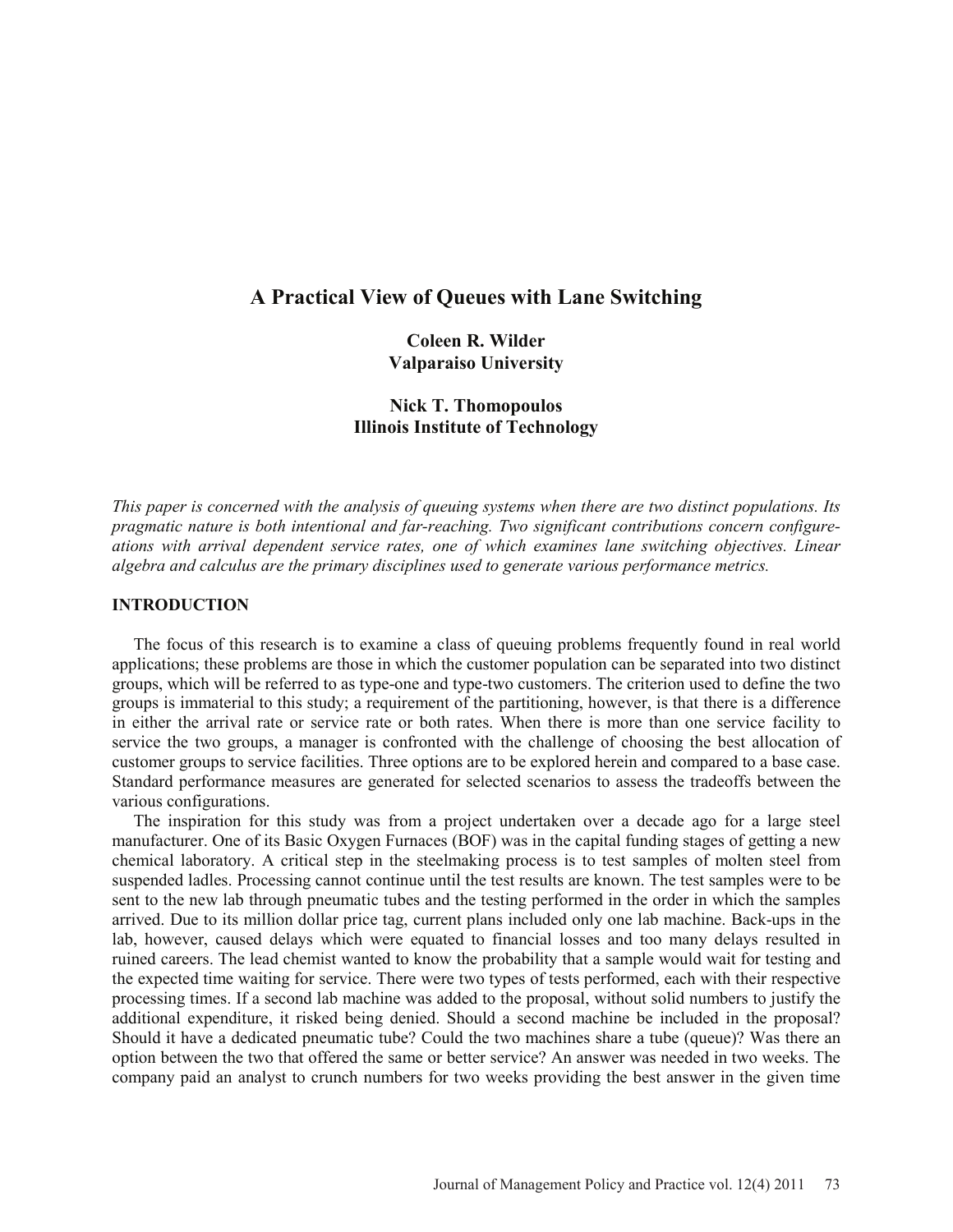frame. The model used in this study would have been able to answer all the questions from the lead chemist in a manner of minutes.

 Any establishment that creates queues should view the performance tables in the cited works as a source for competitive advantage. Managers will be able to cut analyst costs, decrease lead time, and may also achieve a higher level of customer satisfaction by reducing the time customers wait for service. These tables give practitioners the necessary tools to predict expected performance metrics as well as to gain insights from various queuing configurations.

#### **MODEL DESCRIPTION**

 The following four queuing systems (A through D) will examine the dynamics of queues that service two distinct populations each with their own set of independent parameters. The interarrival and service times are both exponentially distributed with respective means of  $1/\lambda$ , and  $1/\mu$ . All arrivals are equal in status; there are no priority rules in practice. By design, the arrival rate is less than the service rate to ensure stability; this restriction satisfies the condition

$$
\rho = \frac{\lambda}{\mu} < 1.
$$

#### **(A) Base Case**

 This configuration considers the case of using only one service facility for both populations. It is a classic example that appears in most texts on queuing theory. It describes the current proposal for the BOF chemical lab: two sample types (populations), one lab machine, and exponentially distributed service times. Since the two populations are merged into one, their combined service distribution becomes a hyper-exponential distribution. Using Kendall's notation, the system is a M/G/1 system for which closed form equations are available; these equations are not included since they are well-known.

#### **(B) Shared Queues**

 This configuration considers the case of using two service facilities with one shared queue for the two populations. The service facilities operate in parallel and each is capable of serving either type of customer. Customers enter the queue when both facilities are occupied and the next customer in line will be serviced by the next available server. A classic example of this configuration is a post office with two clerks and one common line. The first customer in line is serviced by the next available clerk; customers choose equally between clerks when both are available.

State probabilities for this configuration are defined by  $p_{\text{ni}}$  where *n* denotes the number of units in the system, i denotes the type of customer in facility one, and j the type of customer in facility two; valid values for the last two subscripts are: zero, one, and two. Closed form equations for this configuration do not exist. Matrix algebra is used therefore to find the state probabilities which are essential to developing the performance metrics. This process requires a finite queue capacity thereby trading accuracy for the sake of a solution. A tolerance parameter is set to 0.001 and equals the probability that the system is full; the system capacity is now a function of the selected tolerance.

A brief overview of the process may be found in the Appendix.

#### **(C) Dedicated Queues**

 This configuration considers the case of using two dedicated queues; one for each population with no sharing of service facilities. An example of this configuration is an airline with separate check-in lines for clients flying first-class and coach. Agents working the first-class counter are reserved for first class customers only. If no one is in line, they are not allowed to service customers from coach since it may delay service to a first-class customer. Performance metrics for each channel are generated the same as for a standard M/M/1 queue. An overall system metric is calculated as the weighted average of the two independent queues.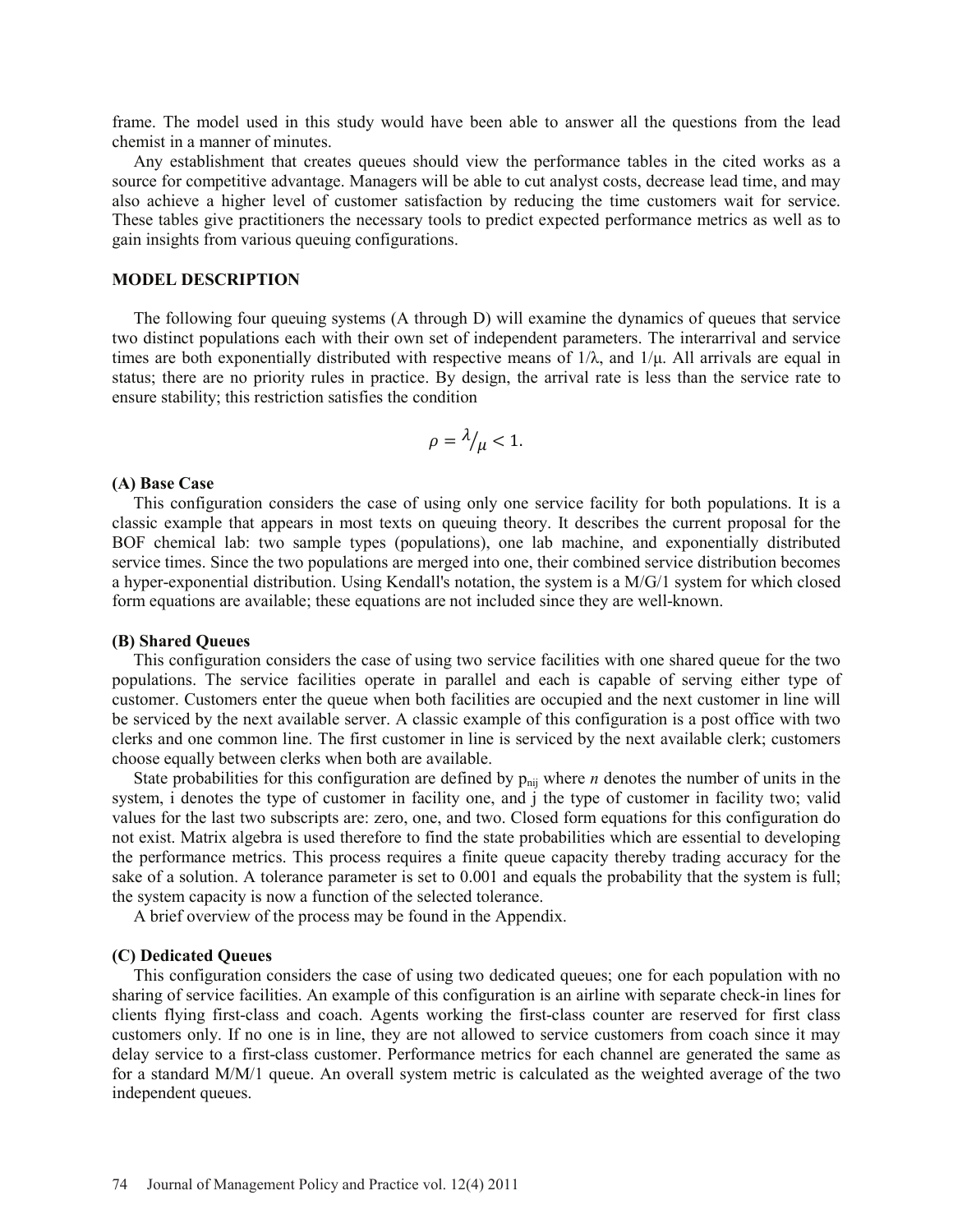#### **(D) Mixed Queue, Arrival Dependent Service Times**

 A mixed queue is defined in this study as a queue in which arrivals from an originating queue switch to another queue and are merged or mixed with arrivals from the destination queue. An example of this configuration is a small grocery store with an express line for customers with less than ten items and another line for any customer. Customers with one item take the same amount of time to service regardless of the register they use. This change converts the service time distribution for the general lane from an exponential to a hyper-exponential distribution. It should be noted that in this study the service rate for type-one arrivals may be greater than, less than, or equal to the service rate for type-two arrivals. Type-one arrivals are allowed to switch queues with the objective of equalizing the workload between the two servers. For reference purposes, the first channel will be referred to as the specialized queue and the second as the general queue.

 The challenge to calculating performance metrics for lane switching models is to quantify the frequency at which customers switch lanes. An obvious circumstance under which customers switch lanes is when a type-one arrival moves to a general lane after observing their facility is occupied and the general facility is available. This event, however, is not the only circumstance under which a type-one arrival will switch to a general lane. One strategy arrivals may use is to balance the workload between the two facilities; in this manner, an arrival makes an assessment based on the percentage of time the general lane is busy. The performance metric that incorporates both the arrival and service rates is the utilization factor, *ȡ*; the effective workloads of each facility are equalized by transferring the unbalanced workload from the specialized queue to the general queue. A key assumption of this methodology is that customers are able to make good decisions when they have the option to balance the workload between two service facilities.

### **RESULTS**

 Consider the dilemma posed by the lead chemist in the introduction. Suppose the combined workload for the two types of samples generate a value for  $\rho$  of 0.7 ( $\rho$ 1 +  $\rho$ 2 = 0.7); in other words, the current system is moderately busy. Table 1 lists various combinations of arrival and service rates that produce the desired workload. Subscripts one and two refer to type-one and type-two samples respectively. Arrival and service rates without subscripts are the average for the two types; ratio refers to  $\rho_1:\rho_2$ . Suppose that the ratio of the two workloads is 3:2; in other words, type-one samples generate more of a workload than type-two samples. The service time for type-one samples is used as a base. For example, let the service time for type-one samples equal one minute. The service time for type-two samples then is 1.5 minutes since

$$
\tau_{s_2} = \frac{1}{\mu_2} = \frac{1}{2/3} = 1.5
$$

where  $\tau_{s_2}$  is the time to service one customer and  $\mu_2$  is the service rate for a type-two customer. Using this combination, server one therefore is faster than server two.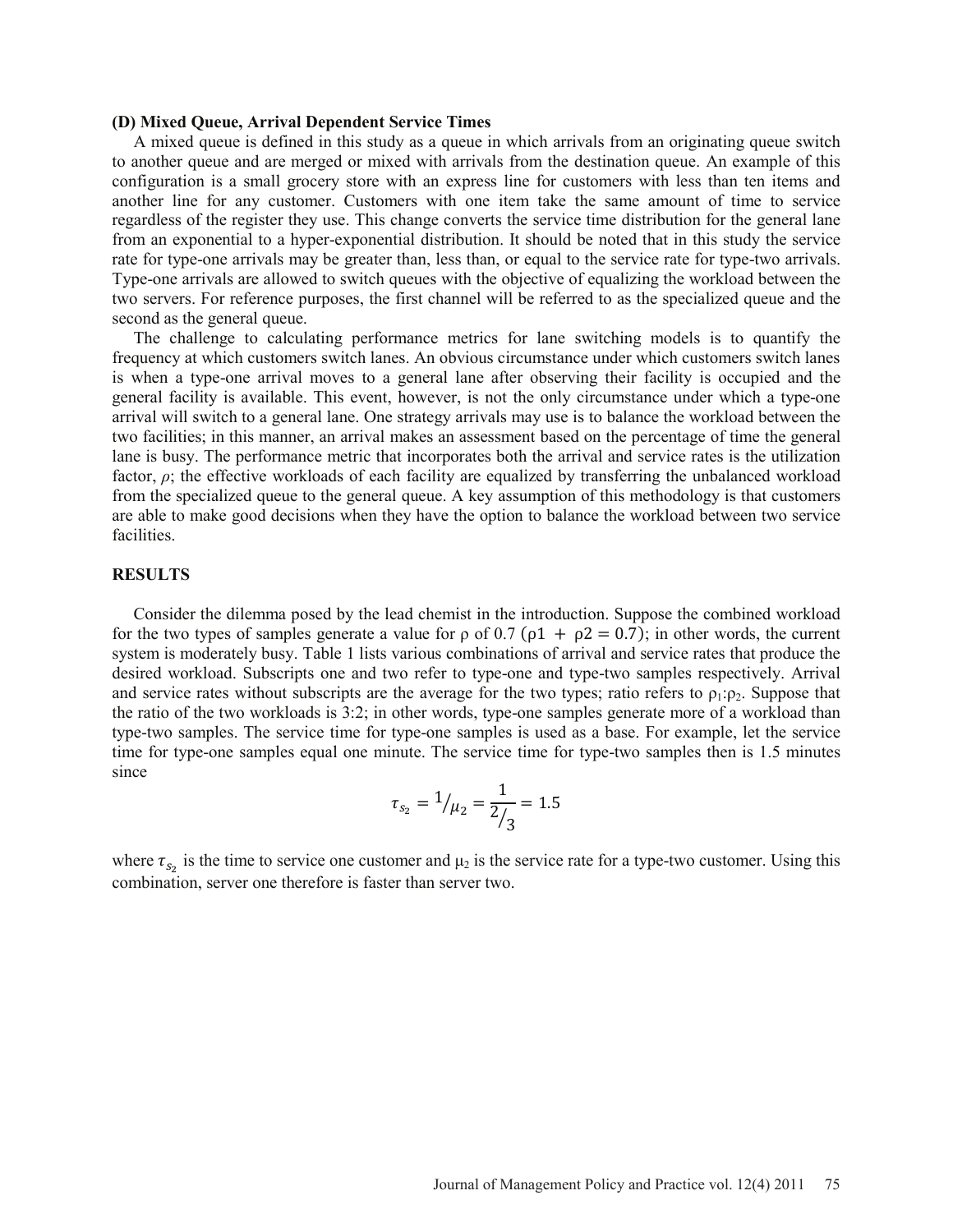|               |         |          |             |         |          |       |       | $\frac{0}{0}$ | $\frac{0}{0}$ |       |
|---------------|---------|----------|-------------|---------|----------|-------|-------|---------------|---------------|-------|
| $\lambda_{1}$ | $\mu_1$ | $\rho_1$ | $\lambda_2$ | $\mu_2$ | $\rho_2$ | λ     | μ     | typel         | type2         | ratio |
|               |         |          |             |         |          |       |       |               |               |       |
| 0.350         | 1.000   | 0.350    | 0.700       | 2.000   | 0.350    | 1.050 | 1.500 | 33%           | 67%           | 1:1   |
| 0.467         | 1.000   | 0.467    | 0.233       | 1.000   | 0.233    | 0.700 | 1.000 | 67%           | 33%           | 2:1   |
| 0.525         | 1.000   | 0.525    | 0.117       | 0.667   | 0.175    | 0.642 | 0.917 | 82%           | 18%           | 3:1   |
| 0.560         | 1.000   | 0.560    | 0.070       | 0.500   | 0.140    | 0.630 | 0.900 | 89%           | 11%           | 4:1   |
| 0.233         | 1.000   | 0.233    | 0.933       | 2.000   | 0.467    | 1.167 | 1.667 | 20%           | 80%           | 1:2   |
| 0.350         | 1.000   | 0.350    | 0.350       | 1.000   | 0.350    | 0.700 | 1.000 | 50%           | 50%           | 2:2   |
| 0.420         | 1.000   | 0.420    | 0.187       | 0.667   | 0.280    | 0.607 | 0.867 | 69%           | 31%           | 3:2   |
| 0.467         | 1.000   | 0.467    | 0.117       | 0.500   | 0.233    | 0.583 | 0.833 | 80%           | 20%           | 4:2   |
| 0.175         | 1.000   | 0.175    | 1.050       | 2.000   | 0.525    | 1.225 | 1.750 | 14%           | 86%           | 1:3   |
| 0.280         | 1.000   | 0.280    | 0.420       | 1.000   | 0.420    | 0.700 | 1.000 | 40%           | 60%           | 2:3   |
| 0.350         | 1.000   | 0.350    | 0.233       | 0.667   | 0.350    | 0.583 | 0.833 | 60%           | 40%           | 3:3   |
| 0.400         | 1.000   | 0.400    | 0.150       | 0.500   | 0.300    | 0.550 | 0.786 | 73%           | 27%           | 4:3   |
| 0.140         | 1.000   | 0.140    | 1.120       | 2.000   | 0.560    | 1.260 | 1.800 | 11%           | 89%           | 1:4   |
| 0.233         | 1.000   | 0.233    | 0.467       | 1.000   | 0.467    | 0.700 | 1.000 | 33%           | 67%           | 2:4   |
| 0.300         | 1.000   | 0.300    | 0.267       | 0.667   | 0.400    | 0.567 | 0.810 | 53%           | 47%           | 3:4   |
| 0.350         | 1.000   | 0.350    | 0.175       | 0.500   | 0.350    | 0.525 | 0.750 | 67%           | 33%           | 4:4   |

**TABLE 1 INPUT PARAMETERS FOR**  $P = 0.7$ 

 Table 2 shows the expected queue length for each of the cases previously described. The lead chemist should expect on average 1.7 samples waiting for service at any given time with only one service facility. Performance improvements for each two-server configuration are found in their respective columns and, not surprisingly, the shared configuration has the smallest expected queue length of 0.227. Another factor not previously mentioned in the introduction is that the lab technicians are union employees; each technician has a job description that specified the tests they are allowed to perform. With this constraint, dedicated service facilities are required and the expected queue length is 0.413 samples. The mixed configuration's performance is between that of the prior two configurations but it allows for some specialization of technicians which may be an acceptable option to the union representatives.

 Another factor of interest to the lead chemist is the expected time a sample would spend in the queue. These results are given in Table 3. It should be noted that the units for the time are dependent on the units from the input parameters and that queue time is a function of the arrival rate. Using the example from Table 1, with the base case, samples are expected to wait 2.8 minutes. An extra machine using the worst configuration (dedicated servers) reduces the expected wait time by a factor of four.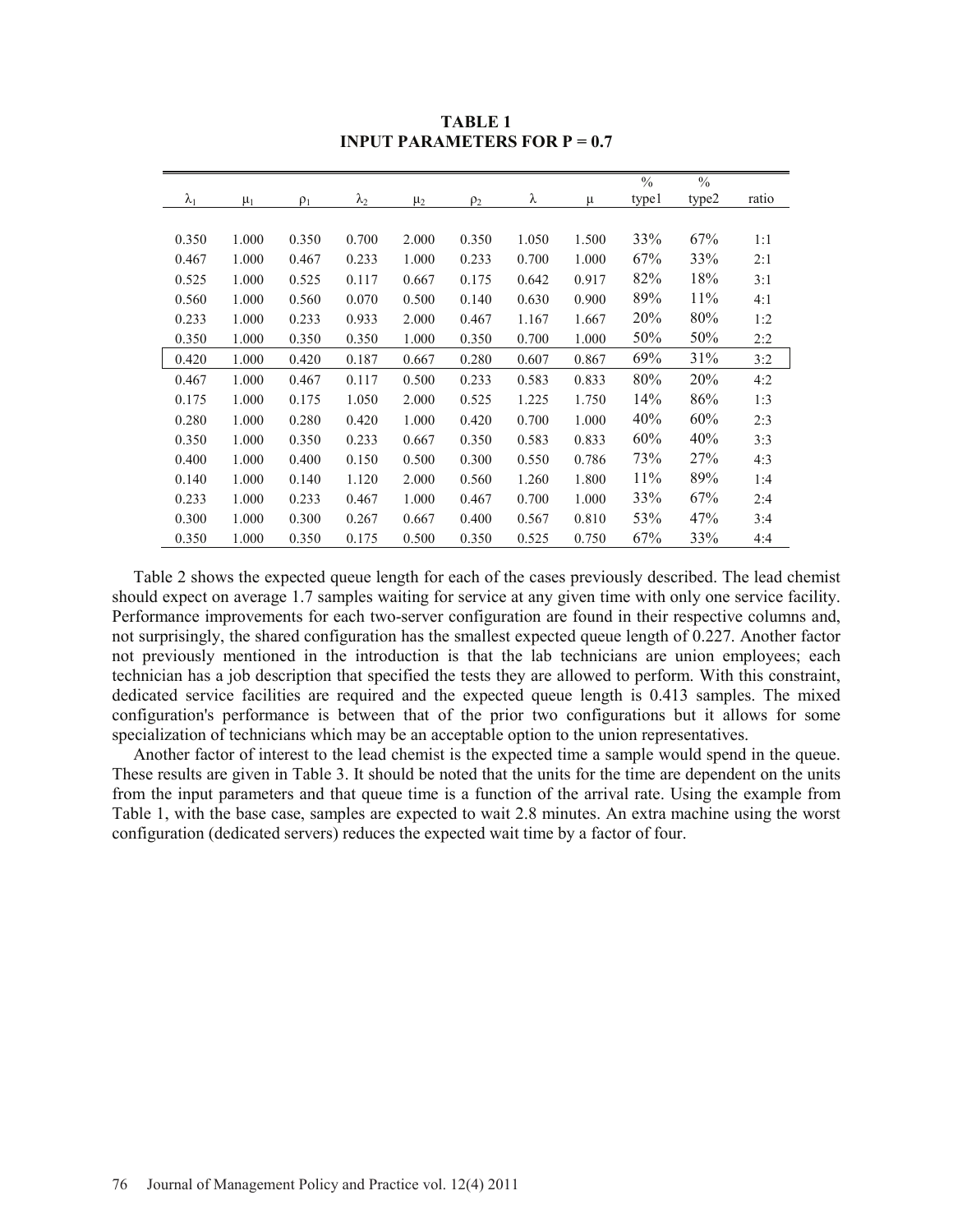**TABLE 2 QUEUE LENGTH COMPARISON FOR TWO POPULATIONS WITH P = 0.7** 

|       |                     |       |              |          | (C)      |                 |           |           |
|-------|---------------------|-------|--------------|----------|----------|-----------------|-----------|-----------|
|       | (A)                 |       | (B)          |          | Two      |                 | (D)       |           |
|       | Base                |       | Two Servers, |          | Servers, | Two Servers,    |           |           |
|       | Case                |       | Dedicated    |          | Shared   | Mixed           |           |           |
| ratio | $L_{\underline{q}}$ | $L_q$ | $L_{q1}$     | $L_{q2}$ | $L_q$    | $L_{\text{qe}}$ | $L_{q1e}$ | $L_{q2e}$ |
|       |                     |       |              |          |          |                 |           |           |
| 1:1   | 1.838               | 0.377 | 0.188        | 0.188    | 0.234    | 0.377           | 0.188     | 0.188     |
| 2:1   | 1.633               | 0.479 | 0.408        | 0.071    | 0.222    | 0.377           | 0.188     | 0.188     |
| 3:1   | 1.684               | 0.617 | 0.580        | 0.037    | 0.226    | 0.385           | 0.188     | 0.196     |
| 4:1   | 1.764               | 0.736 | 0.713        | 0.023    | 0.231    | 0.400           | 0.188     | 0.211     |
| 1:2   | 1.815               | 0.479 | 0.071        | 0.408    | 0.232    | 0.479           | 0.071     | 0.408     |
| 2:2   | 1.633               | 0.377 | 0.188        | 0.188    | 0.222    | 0.377           | 0.188     | 0.188     |
| 3:2   | 1.699               | 0.413 | 0.304        | 0.109    | 0.227    | 0.382           | 0.188     | 0.193     |
| 4:2   | 1.815               | 0.479 | 0.408        | 0.071    | 0.236    | 0.398           | 0.188     | 0.209     |
| 1:3   | 1.786               | 0.617 | 0.037        | 0.580    | 0.230    | 0.617           | 0.037     | 0.580     |
| 2:3   | 1.633               | 0.413 | 0.109        | 0.304    | 0.222    | 0.413           | 0.109     | 0.304     |
| 3:3   | 1.701               | 0.377 | 0.188        | 0.188    | 0.227    | 0.377           | 0.188     | 0.188     |
| 4:3   | 1.833               | 0.395 | 0.267        | 0.129    | 0.238    | 0.388           | 0.188     | 0.200     |
| 1:4   | 1.764               | 0.736 | 0.023        | 0.713    | 0.229    | 0.736           | 0.023     | 0.713     |
| 2:4   | 1.633               | 0.479 | 0.071        | 0.408    | 0.222    | 0.479           | 0.071     | 0.408     |
| 3:4   | 1.700               | 0.395 | 0.129        | 0.267    | 0.227    | 0.395           | 0.129     | 0.267     |
| 4:4   | 1.838               | 0.377 | 0.188        | 0.188    | 0.238    | 0.377           | 0.188     | 0.188     |

**TABLE 3 COMPARISON OF TIME IN THE QUEUE FOR TWO POPULATIONS, P = 0.7** 

|       |       |              |                          |          | (C)          |                      |                      |          |
|-------|-------|--------------|--------------------------|----------|--------------|----------------------|----------------------|----------|
|       | (A)   |              | (B)                      |          | Two          |                      | (D)                  |          |
|       | Base  | Two Servers, |                          | Servers, | Two Servers, |                      |                      |          |
|       | Case  |              | Dedicated                |          | Shared       | Mixed                |                      |          |
| ratio | $W_q$ | $W_q$        | $\mathbf{w}_{\text{ql}}$ | $W_{q2}$ | $W_q$        | $W_{\underline{qe}}$ | $\underline{w_{q1}}$ | $W_{q2}$ |
|       |       |              |                          |          |              |                      |                      |          |
| 1:1   | 1.750 | 0.359        | 0.538                    | 0.269    | 0.223        | 0.359                | 0.538                | 0.269    |
| 2:1   | 2.333 | 0.685        | 0.875                    | 0.304    | 0.317        | 0.538                | 0.538                | 0.538    |
| 3:1   | 2.625 | 0.962        | 1.105                    | 0.318    | 0.352        | 0.600                | 0.538                | 0.673    |
| 4:1   | 2.800 | 1.167        | 1.273                    | 0.326    | 0.367        | 0.634                | 0.538                | 0.754    |
| 1:2   | 1.556 | 0.411        | 0.304                    | 0.438    | 0.199        | 0.411                | 0.304                | 0.438    |
| 2:2   | 2.333 | 0.538        | 0.538                    | 0.538    | 0.317        | 0.538                | 0.538                | 0.538    |
| 3:2   | 2.800 | 0.681        | 0.724                    | 0.583    | 0.374        | 0.630                | 0.538                | 0.754    |
| 4:2   | 3.111 | 0.822        | 0.875                    | 0.609    | 0.405        | 0.682                | 0.538                | 0.897    |
| 1:3   | 1.458 | 0.504        | 0.212                    | 0.553    | 0.188        | 0.504                | 0.212                | 0.553    |
| 2:3   | 2.333 | 0.590        | 0.389                    | 0.724    | 0.317        | 0.590                | 0.389                | 0.724    |
| 3:3   | 2.917 | 0.646        | 0.538                    | 0.808    | 0.389        | 0.646                | 0.538                | 0.808    |
| 4:3   | 3.333 | 0.719        | 0.667                    | 0.857    | 0.432        | 0.706                | 0.538                | 1.000    |
| 1:4   | 1.400 | 0.584        | 0.163                    | 0.636    | 0.182        | 0.584                | 0.163                | 0.636    |
| 2:4   | 2.333 | 0.685        | 0.304                    | 0.875    | 0.317        | 0.685                | 0.304                | 0.875    |
| 3:4   | 3.000 | 0.697        | 0.429                    | 1.000    | 0.400        | 0.697                | 0.429                | 1.000    |
| 4:4   | 3.500 | 0.718        | 0.538                    | 1.077    | 0.454        | 0.718                | 0.538                | 1.077    |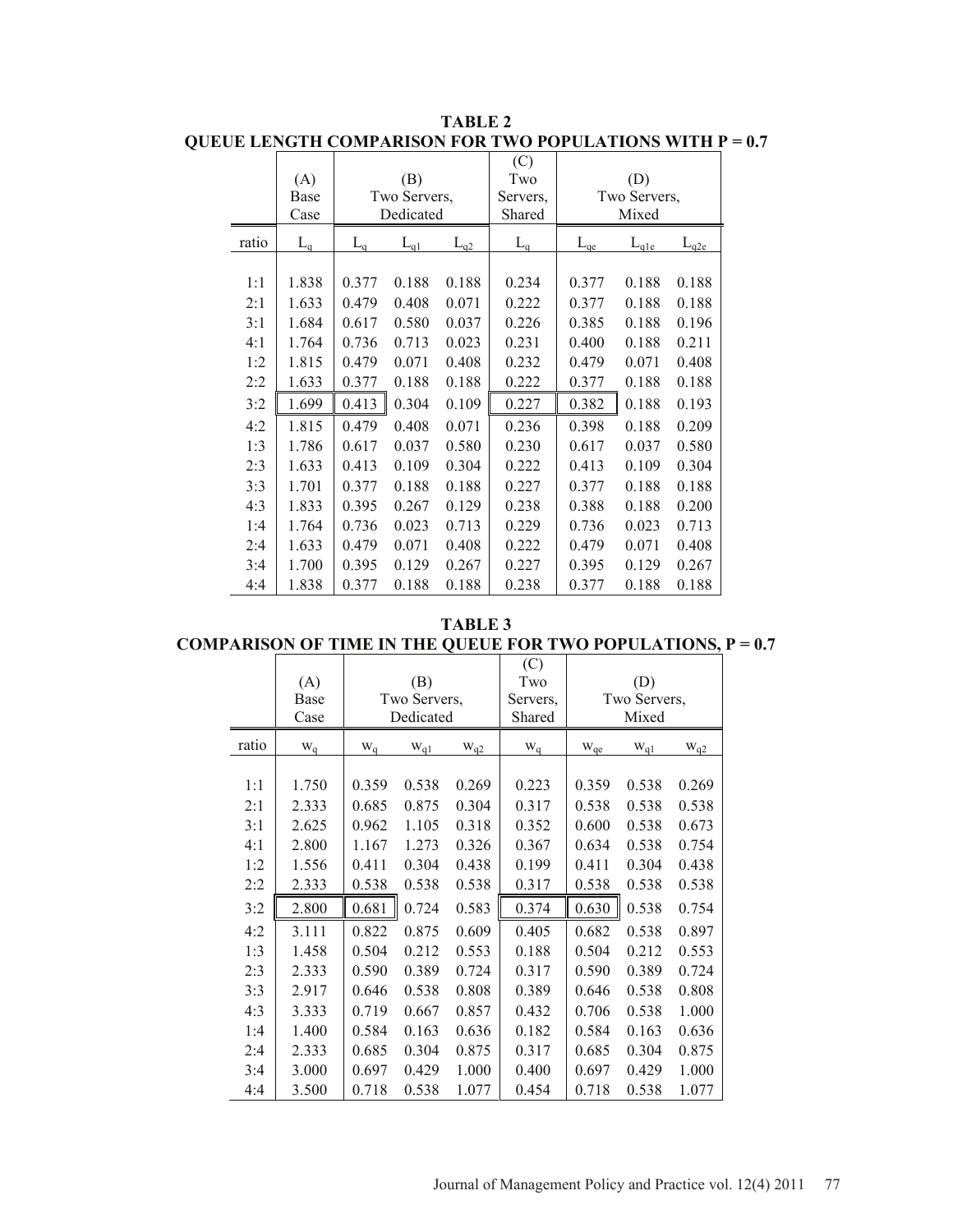#### **CONCLUSION AND REMARKS**

 The lead chemist may use the results obtained from the tables to compare the purchase price for an additional machine to the respective delay costs. The table values are not surprising but confirms intuition; a shared configuration with two machines performs best. The quandary, however, is typically over the magnitude of improvement; just how much better is one configuration over the other? Real world applications do not always lend themselves to implementing the best configuration. Customer perceptions, budget constraints, union rules, and many other factors overrule what would seem to be a cogent argument. The methodology used herein allows for these realities to be quantified in terms of their tradeoffs.

### **REFERENCES**

Plumchitchom, N. (2006). The Queuing Theory of the Erlang Distributed Interrival and Service Time. Chicago, IL: Illinois Institute of Technology.

Thomopoulos, N. T. (1990). *Strategic Inventory Management and Planning.* Carol Stream, IL: Hitchcock Publishing Company.

Wilder, C. R. (2010). The Queuing Theory of Two Populations with Lane Switching. Chicago, IL: Illinois Institute of Technology.

## **APPENDIX**

An example is given for a system capacity (k) of three; this value was chosen in order to produce a matrix that could be printed on one page. The same process may be used with tighter tolerance values with minimal effort.

1. Four matrices are constructed using equilibrium equations to form the relation:  $AP = BP_{000}$ where A, P, and B are matrices and  $P_{000}$  is a scalar. The equilibrium equations for the case where the system capacity =  $k = 3$  is given in Figure 1.

## **FIGURE 1 EQUILIBRIUM EQUATIONS**

$$
\mu_1 p_{110} + \mu_1 p_{101} + \mu_2 p_{120} + \mu_2 p_{102} = \lambda p_{000}
$$
  
\n
$$
-(\lambda + \mu_1) p_{110} + \mu_1 p_{211} + \mu_2 p_{212} = -0.5\lambda_1 p_{000}
$$
  
\n
$$
-(\lambda + \mu_1) p_{101} + \mu_1 p_{211} + \mu_2 p_{221} = -0.5\lambda_1 p_{000}
$$
  
\n
$$
-(\lambda + \mu_2) p_{120} + \mu_1 p_{221} + \mu_2 p_{222} = -0.5\lambda_2 p_{000}
$$
  
\n
$$
-(\lambda + \mu_2) p_{102} + \mu_1 p_{212} + \mu_2 p_{222} = -0.5\lambda_2 p_{000}
$$
  
\n
$$
-(\lambda + 2\mu_1) p_{211} + \lambda_1 (p_{110} + p_{101}) + \alpha_1 (2\mu_1 p_{311} + \mu_2 p_{312} + \mu_2 p_{321}) = 0
$$
  
\n
$$
-(\lambda + \mu_1 + \mu_2) p_{212} + \lambda_1 p_{102} + \lambda_2 p_{110} + \alpha_1 (\mu_1 p_{312} + \mu_2 p_{322}) + \alpha_2 (\mu_1 p_{311} + \mu_2 p_{312}) = 0
$$
  
\n
$$
-(\lambda + \mu_1 + \mu_2) p_{221} + \lambda_1 p_{120} + \lambda_2 p_{101} + \alpha_1 (\mu_1 p_{321} + \mu_2 p_{322}) + \alpha_2 (\mu_1 p_{311} + \mu_2 p_{321}) = 0
$$
  
\n
$$
-(\lambda + 2\mu_2) p_{222} + \lambda_2 (p_{120} + p_{102}) + \alpha_2 (\mu_1 p_{312} + \mu_1 p_{321} + 2\mu_2 p_{322}) = 0
$$
  
\n
$$
-(2\mu_1) p_{311} + \lambda p_{211} = 0
$$
  
\n
$$
-(\mu_1 + \mu_2
$$

The resulting matrices, A,P, B, and Q are shown in the following figures.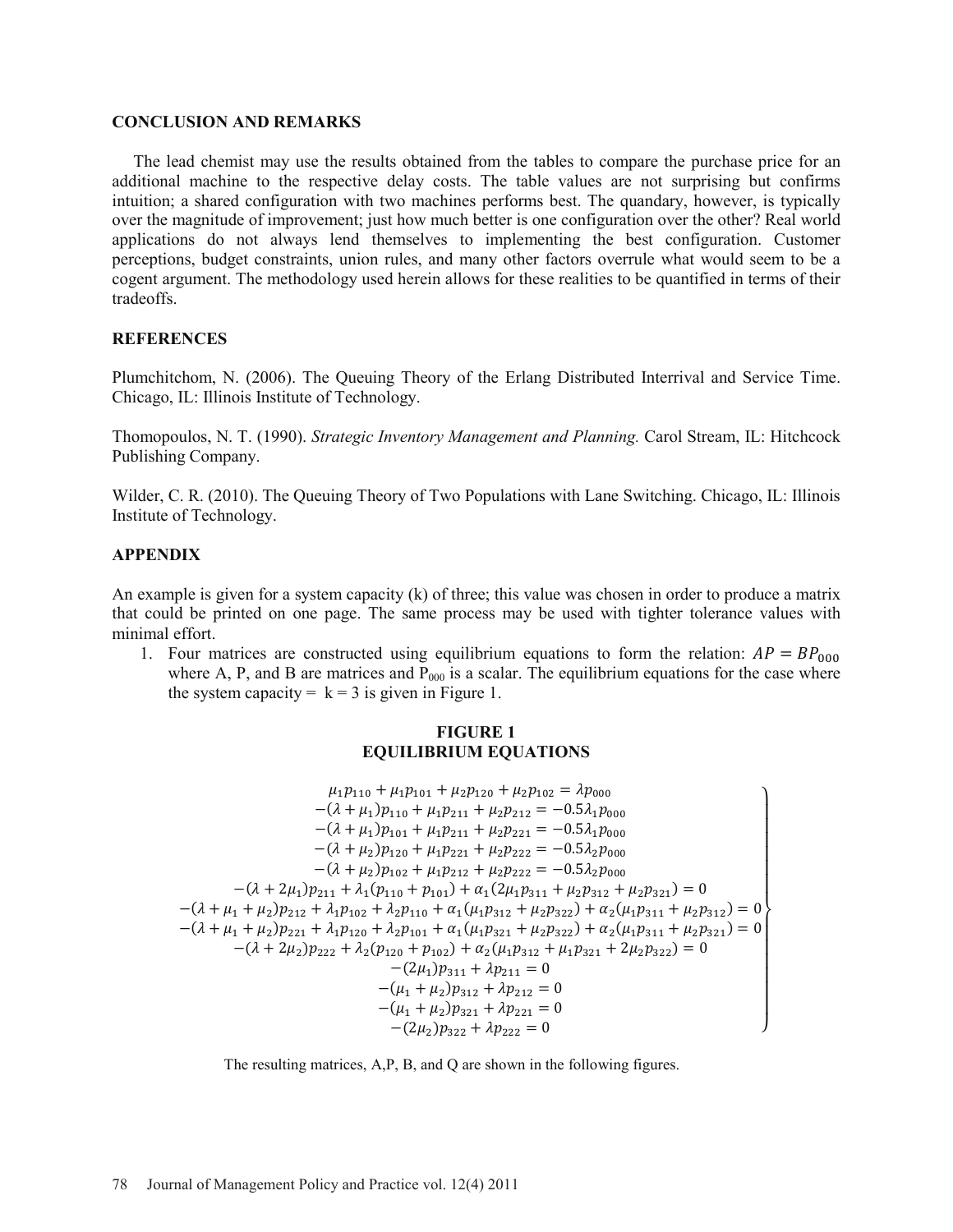## **FIGURE 2 MATRIX A**

| $\mu_{1}$              | $\mu_{1}$              | $\mu_{2}$                | $\mu_{2}$            |                         |                              |                                |                         |                  |                                                                     |                                  |                 |
|------------------------|------------------------|--------------------------|----------------------|-------------------------|------------------------------|--------------------------------|-------------------------|------------------|---------------------------------------------------------------------|----------------------------------|-----------------|
| $-(\lambda + \mu_1)$ 0 |                        | $\bf{0}$                 |                      | $\mu_1$                 | $\mu_{2}$                    |                                |                         |                  |                                                                     |                                  |                 |
| $\mathbf{0}$           | $-(\lambda + \mu_1)$ 0 |                          |                      | $\mu_1$                 |                              | $\mu_{2}$                      |                         |                  |                                                                     |                                  |                 |
|                        |                        | 0 $-(\lambda + \mu_2)$ 0 |                      |                         |                              | $\mu_{1}$                      | $\mu_{2}$               |                  |                                                                     |                                  |                 |
|                        | 0                      | $\mathbf{0}$             | $-(\lambda + \mu_2)$ |                         |                              |                                | $\mu_{2}$               |                  |                                                                     |                                  |                 |
|                        | $\mathcal{A}_1$        |                          |                      | 0 $-(\lambda + 2\mu_1)$ |                              |                                | 0                       | $2\alpha_1\mu_1$ | $\alpha_1\mu_2$                                                     | $\alpha_1\mu_2$                  |                 |
|                        |                        | $\mathbf{0}$             | $\lambda_1$          | $\mathbf{0}$            | $-(\lambda + \mu_1 + \mu_2)$ |                                | $\mathbf{0}$            |                  | $\alpha_2 \mu_1 \ \alpha_1 \mu_1 + \alpha_2 \mu_2$ 0                |                                  | $\alpha_1\mu_2$ |
|                        | Λŋ                     |                          |                      |                         | $\Omega$                     | $-(\lambda + \mu_1 + \mu_2)$ 0 |                         |                  | $\alpha_2 \mu_1$ 0 $\alpha_1 \mu_1 + \alpha_2 \mu_2 \alpha_1 \mu_2$ |                                  |                 |
|                        |                        |                          | $\Lambda_{2}$        |                         |                              | $_{0}$                         | $-(\lambda + 2\mu_2)$ 0 |                  | $\alpha_2\mu_1$                                                     | $\alpha_2\mu_1$ $2\alpha_2\mu_2$ |                 |
|                        |                        |                          |                      |                         |                              |                                | $\Omega$                | $-(2\mu_1)$      | $\overline{0}$                                                      |                                  |                 |
|                        |                        |                          |                      |                         |                              |                                |                         |                  | 0 $-(\mu_1 + \mu_2)$                                                |                                  |                 |
|                        |                        |                          |                      |                         |                              |                                |                         | 0                | $\mathbf{0}$                                                        | $-(\mu_1 + \mu_2)$               |                 |

## **FIGURE 3 MATRICES P, B, Q**

|       | $\cdot p_{110}$ ן |       |                 |       | $q_{110}$ ]   |
|-------|-------------------|-------|-----------------|-------|---------------|
| $P =$ | $p_{101}$         |       | $-0.5\lambda_1$ | $Q =$ | $q_{101}$     |
|       | $p_{120}$         |       | $-0.5\lambda_1$ |       | $q_{120}$     |
|       | $p_{102}$         |       | $-0.5\lambda_2$ |       | $q_{102}$     |
|       | $p_{211}$         |       | $-0.5\lambda_2$ |       | $q_{211}$     |
|       | $p_{212}$         | $B =$ | 0               |       | $q_{212}$     |
|       | $p_{221}$         |       | 0               |       | $q_{221}$     |
|       | $p_{222}$         |       | 0               |       | $q_{222}$     |
|       | $p_{311}$         |       | 0               |       | $q_{311}$     |
|       | $p_{312}$         |       | 0               |       | $q_{\rm 312}$ |
|       | $p_{321}$         |       | 0               |       | $q_{321}$     |
|       | $p_{322}$ ,       |       | 0               |       | $q_{322}$     |

# 2. Matrix operations are performed as depicted below.

let

then

 $Q = A^{-1}B$ 

 $P = A^{-1}BP_{000}$ 

 $P = QP_{000}$ 

for which the expanded version follows in Figure 4.

## **FIGURE 4 EXPANDED MATRICES**

| $p_{110}$ ר | $q_{\rm 110^{-}}$ |           |
|-------------|-------------------|-----------|
| $p_{101}$   | $q_{101}$         |           |
| $p_{120}$   | $q_{120}$         |           |
| $p_{102}$   | $q_{102}$         |           |
| $p_{211}$   | $q_{211}$         |           |
| $p_{212}$   | $q_{212}$         |           |
| $p_{221}$   | $q_{221}$         | $P_{000}$ |
| $p_{222}$   | $q_{222}$         |           |
| $p_{311}$   | $q_{311}$         |           |
| $p_{312}$   | $q_{312}$         |           |
| $p_{321}$   | $q_{321}$         |           |
| $p_{322}$   | $[q_{322}]$       |           |